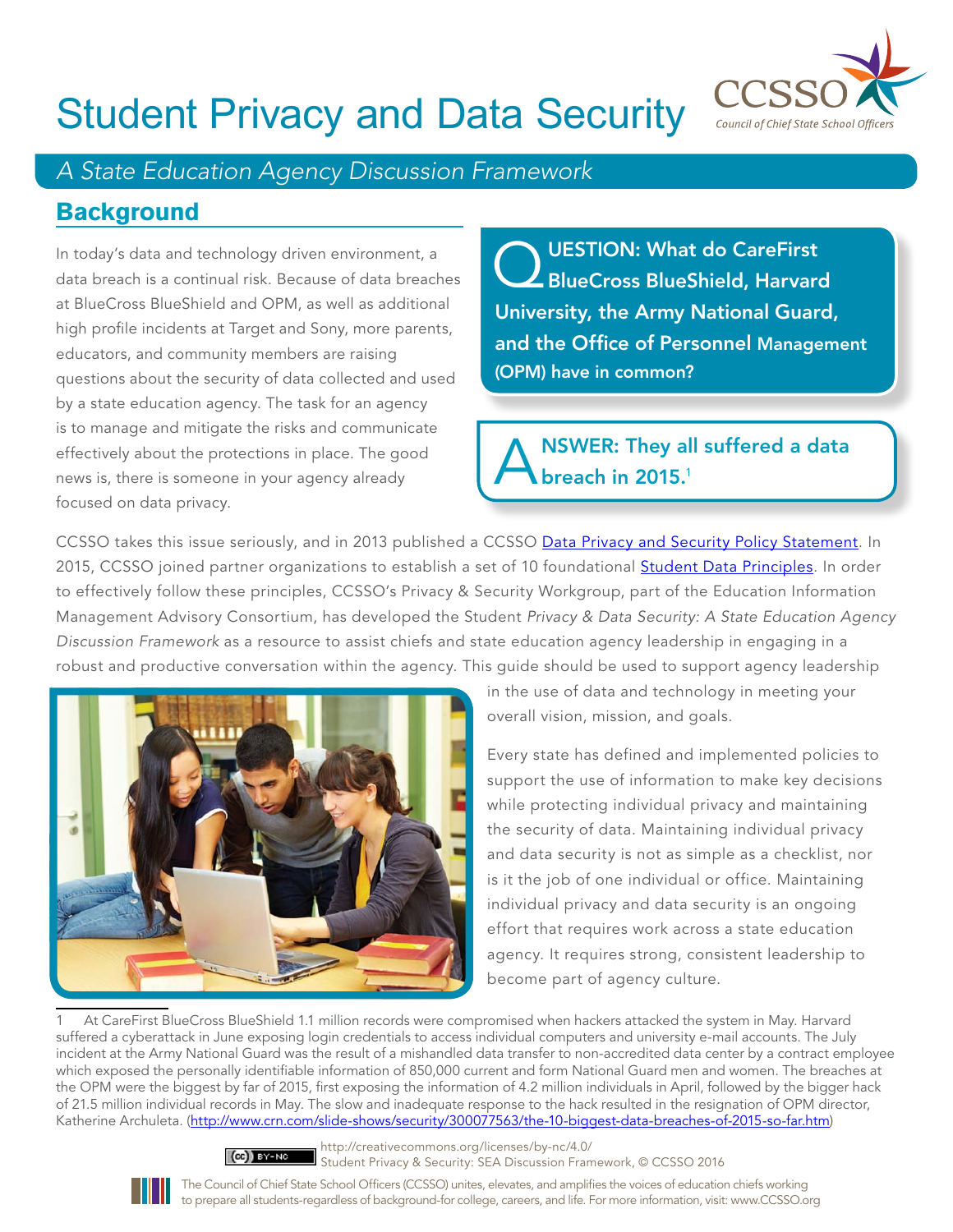This new guide will help you support agency staff, communicate effectively about your agency's commitment to privacy and security, strengthen your agency's leadership in this area, and ensure your agency is well positioned to use information that supports your work.

#### **How to Use this Resource**

This document is intended to be used as a conversation starter between Chiefs and their Chief Information Officer, Chief Privacy Officer and education data and information systems teams within the agency. The guide outlines questions to help agency leadership gain an understanding of their state's policy, practice, and implementation of privacy and security measures. This guide should be used as a starting point for deeper discussions on strengthening current practice and building a culture of data use within the agency.

The guide is organized into five sections - Communications and Understanding, Data Governance, Quality Control, Data Sharing/Data Protection, and Information Security. The sections will help you explore different areas of privacy and security policy implementation. Each section outlines key questions, provides a sample of evidence to look for in your state, and gives examples of effective practice.

It is important to remember that there is no one approach to quality implementation. States will each use different methods, structures, and engage different vendors. The most important factor in strong privacy and data security implementation is the support of agency leadership and a culture that values the need to secure all data within the agency's stewardship as well as the benefits offered by data-driven decision making.

We recommend that State Education Agency Chiefs use this document to engage staff in a conversation. This document will help you gain a better understanding of current agency practice and engage in a robust conversation on strengthening that work. It is intended to spark collaboration and discussion among agency leaders.



Student Privacy & Security: SEA Discussion Framework, © CCSSO 2016

**2** The Council of Chief State School Officers (CCSSO) unites, elevates, and amplifies the voices of education chiefs working to prepare all students-regardless of background-for college, careers, and life. For more information, visit: www.CCSSO.org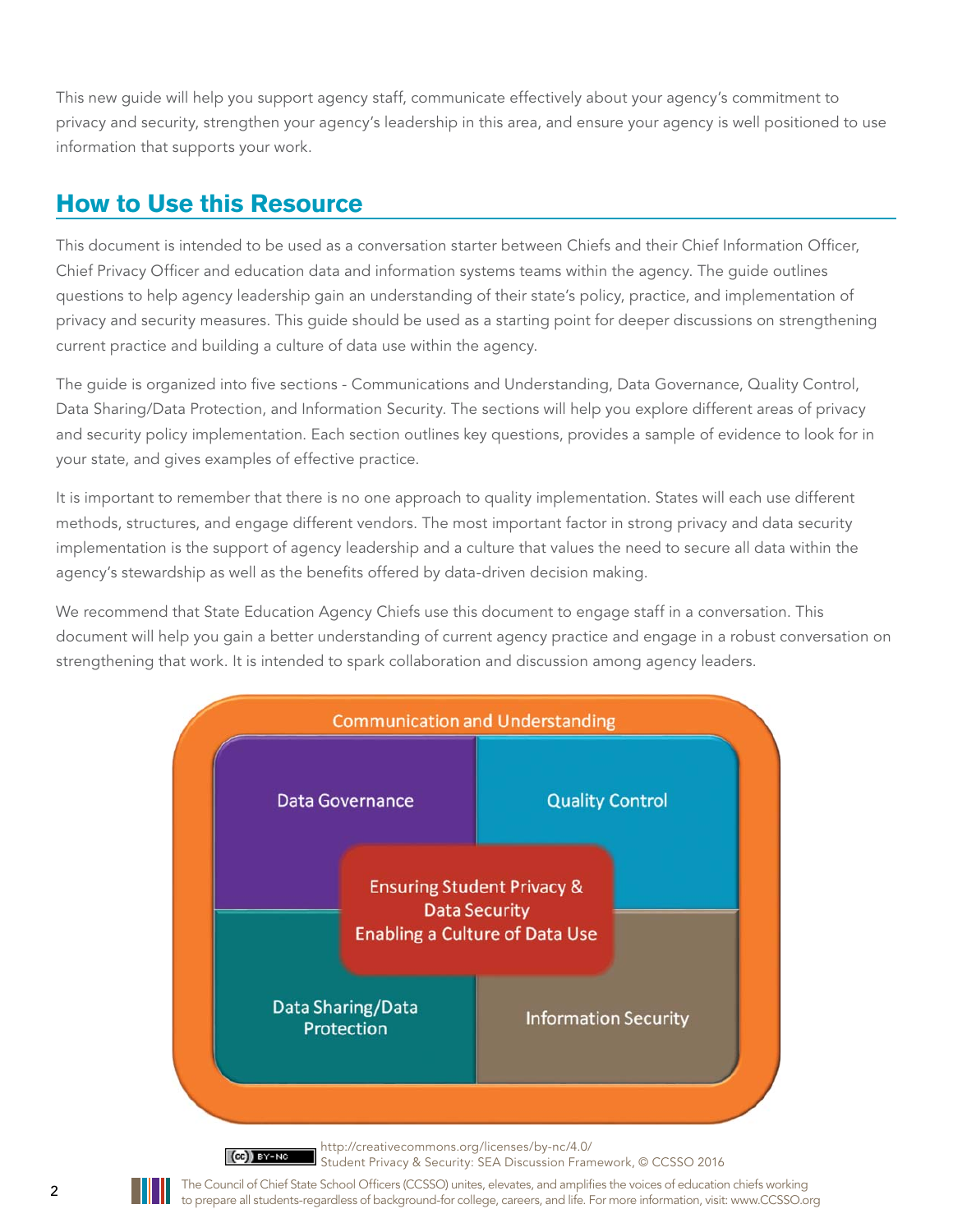| l<br>֧֧֚֚֚֚֚֚֚֚֚֚֚֚֚֚֚֚֚֚֚֡֡֡֡֡֡֡֡֡֡֝֬ |
|----------------------------------------|
| Ì                                      |
|                                        |
|                                        |
|                                        |
|                                        |
|                                        |
|                                        |
|                                        |
| <b>Center</b>                          |
|                                        |
| ľ                                      |
| Ì                                      |
|                                        |
|                                        |
| ļ                                      |
|                                        |
|                                        |
|                                        |
|                                        |
|                                        |
|                                        |
|                                        |
|                                        |
|                                        |
|                                        |

important question here is: Are we being proactive in providing the public with information about state education data collection, reporting, and use? important question here is: Are we being proactive in providing the public with information about state education data collection, reporting, and use? The use of education data is essential for the state education agency (SEA). Data allows us to make smart decisions on policy, resource allocation, and how The use of education data is essential for the state education agency (SEA). Data allows us to make smart decisions on policy, resource allocation, and how to best support teaching and learning. We must ensure that the public understands why we collect data, how we use it, and what we do to protect it. The to best support teaching and learning. We must ensure that the public understands why we collect data, how we use it, and what we do to protect it. The

| Key Questions/Talking<br><b>Points</b>                                                                                                                                                | Evidence                                                                                                                                                                                                                                                                                                                                                                                                                                   | <b>Effective Practice</b>                                                                                                                                                                                                                                                                                                                                                                                                                                                                                                                               |
|---------------------------------------------------------------------------------------------------------------------------------------------------------------------------------------|--------------------------------------------------------------------------------------------------------------------------------------------------------------------------------------------------------------------------------------------------------------------------------------------------------------------------------------------------------------------------------------------------------------------------------------------|---------------------------------------------------------------------------------------------------------------------------------------------------------------------------------------------------------------------------------------------------------------------------------------------------------------------------------------------------------------------------------------------------------------------------------------------------------------------------------------------------------------------------------------------------------|
| Can various stakeholders across<br>our state find and understand<br>the information they need?                                                                                        | Public reporting portal with easy-to-access<br>Links to SEA policies, to include high-level<br>public (value of data sharing, how data is<br>with explanation of what they mean to<br>summary of data governance policies<br>and easy-to-understand data reports<br>protected throughout process, etc.)<br>A "one-stop shop" for privacy and<br>governance information<br>$\overline{\mathcal{A}}$<br>$\blacktriangle$<br>$\blacktriangle$ | districts, schools, parents, researchers, media and other community members to view<br>The Colorado Department of Education has posted resources on their website, one click<br>The Wisconsin Department of Public Instruction's WISEdash Public Portal allows<br>South Dakota publishes a bi-monthly newsletter to communicate important<br>• http://www.cde.state.co.us/dataprivacyandsecurity<br>STARS Connections - August 2015 Edition<br>http://dpi.wi.gov/wisedash<br>information to districts.<br>data published by DPI.<br>from the home page: |
| public understand the need for<br>What are we doing to help the<br>feedback or fielding questions<br>data and data quality? Do we<br>have a process for providing<br>trom the public? | Dedicated inbox for comments/concerns<br>District champions to help communicate<br>Regular public meetings<br>Positive user stories<br>Strong website<br>$\blacktriangle$<br>$\boldsymbol{\lambda}$                                                                                                                                                                                                                                        | The Data Quality Campaign has great resources for demonstrating the value of<br>education data and how it is used to support decision-making:<br>Ms. Bullen's Data-Rich Year<br>Mr. Mava's Data-Rich Year<br>Who Uses Student Data?<br>What is Student Data?                                                                                                                                                                                                                                                                                            |
| outreach and/or training do we<br>school systems, and schools in<br>have in place to support local<br>education agencies (LEAs),<br>What policies, supports,<br>data governance?      | guidance, set of policies that SEA follows<br>and supporting organizational structures<br>Link to policies in place to help LEAs, to<br>State board and SEA policy statements<br>Identification of training available with<br>include high-level summary of district<br>operations<br>that bake this into normal<br>to help districts<br>timelines<br>$\Delta$<br>$\overline{\mathcal{A}}$<br>$\blacktriangle$                             | and use policy; the Alabama Department of Education provides support for the<br>Alabama requires LEAs to have a locally adopted student records governance<br><b>Data Use and Governance in Alabama</b><br>development of these policies:                                                                                                                                                                                                                                                                                                               |
| The Key to Our Success: Communication and understan                                                                                                                                   |                                                                                                                                                                                                                                                                                                                                                                                                                                            | nding is an important area for chief leadership in support of data use and privacy. Proper<br>communication provides a platform to help stakeholders at all levels understand the importance of data use to support decision-making.<br>Effective communications allow you to reinforce the efforts our agency undertakes to en                                                                                                                                                                                                                         |

http://creativecommons.org/licenses/by-nc/4.0/

 $\left[\left(\mathbf{G}\right)\right]$  BY-NC

Student Privacy & Security: SEA Discussion Framework, © CCSSO 2016

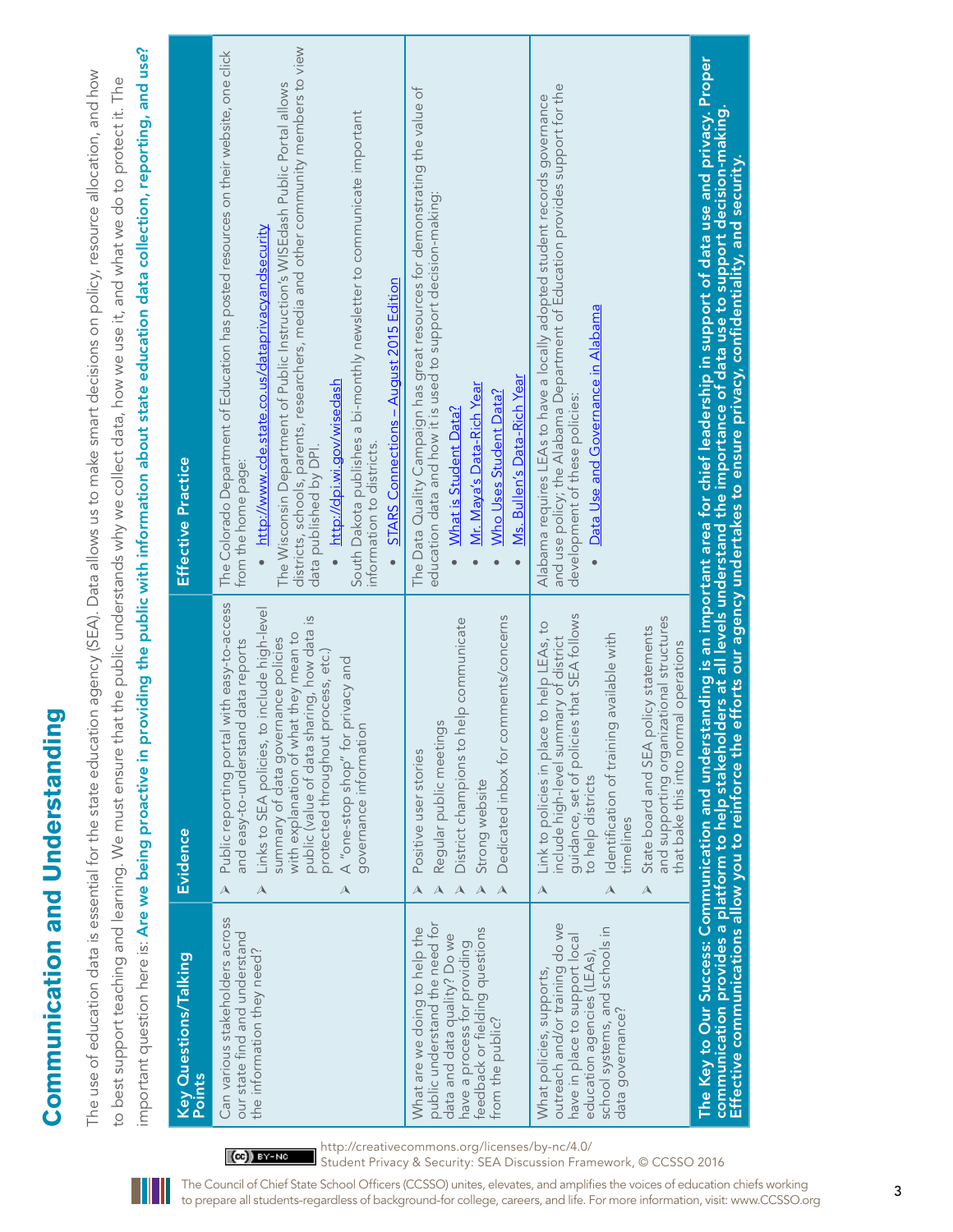| q |  |
|---|--|
| Ċ |  |
|   |  |
|   |  |
| í |  |
|   |  |
|   |  |
| Ċ |  |
|   |  |
|   |  |
|   |  |
|   |  |
|   |  |
|   |  |
|   |  |
|   |  |
|   |  |
|   |  |

Data governance is an organizational approach to data and information management that is formalized as a set of policies and procedures encompassing Data governance is an organizational approach to data and information management that is formalized as a set of policies and procedures encompassing the full life cycle of data, from acquisition to use to disposal. The important questions here are: **Do we have adequate policies/procedures/contracts in** the full life cycle of data, from acquisition to use to disposal. The important questions here are: Do we have adequate policies/procedures/contracts in manage all internal and external data activities? Are we following all laws and state board directives? place to manage all internal and external data activities? Are we following all laws and state board directives? nlare to

| Key Questions<br>Talking Points                                                                                                                                                                                                                                    | Evidence                                                                                                                                                                                                                                                                                                                                                                                                                                                                                                                                                                                                                                                                                                                                                                                                                                              | Effective Practice                                                                                                                                                                                                                                                                                                                                                                                                                                                                                                                                                                                                                                                                                                                       |
|--------------------------------------------------------------------------------------------------------------------------------------------------------------------------------------------------------------------------------------------------------------------|-------------------------------------------------------------------------------------------------------------------------------------------------------------------------------------------------------------------------------------------------------------------------------------------------------------------------------------------------------------------------------------------------------------------------------------------------------------------------------------------------------------------------------------------------------------------------------------------------------------------------------------------------------------------------------------------------------------------------------------------------------------------------------------------------------------------------------------------------------|------------------------------------------------------------------------------------------------------------------------------------------------------------------------------------------------------------------------------------------------------------------------------------------------------------------------------------------------------------------------------------------------------------------------------------------------------------------------------------------------------------------------------------------------------------------------------------------------------------------------------------------------------------------------------------------------------------------------------------------|
| If yes, what policies are<br>Do we share data with<br>in place to govern this<br>other state agencies?<br>data sharing?                                                                                                                                            | Link to data sharing agreements and templates,<br>identify governing bodies in place, e.g. cross-agency<br>Link to data request process, identify point person<br>for incoming data requests, personally identifiable<br>governance and data governance committees.<br>Interagency data sharing processes<br>information (PII) vs. non-PII, etc.<br>$\boldsymbol{\lambda}$<br>$\mathbb{A}$<br>$\mathcal{A}$                                                                                                                                                                                                                                                                                                                                                                                                                                           | Wisconsin Department of Public Instruction have a detailed policy and process for<br>Both the Washington Office of Superintendent of Public Instruction and the<br>Data-Sharing Process and Policies for Student-Level Data (Washington)<br><b>WISE Data Requests (Wisconsin)</b><br>requests of student-level data:<br>$\bullet$<br>$\bullet$                                                                                                                                                                                                                                                                                                                                                                                           |
| to be concerned about?<br>regulations do we need<br>What are FERPA and<br>COPPA and how do<br>What other laws or<br>they apply to us?                                                                                                                              | Accountability Act - protects the privacy of individual<br>health information and can interplay with the student<br>record in some circumstances including for students<br>- establishes rules around the collection and use of<br>FERPA - Family Educational Rights and Privacy Act<br>personal information for children under 13 years of<br>with disabilities and connections with child welfare<br>protects the privacy of student education records<br><b>COPPA - Children's Online Privacy Protection Act</b><br>FOIA - Freedom of Information Act - gives the<br>right of citizens to access information from the<br>HIPAA - Health Insurance Portability and<br>government; regulations vary by state<br>Data Privacy and Security Alphabet Soup<br>age<br>$\boldsymbol{\mathsf{A}}$<br>$\blacktriangle$<br>$\blacktriangle$<br>$\mathcal{A}$ | The U.S. Department of Education's Privacy Technical Assistance Center (PTAC) is<br>an incredible resource for information on implementing and ensuring compliance<br>Joint Guidance on the Application of FERPA and HIPAA to Student Health<br>Protecting Student Privacy While Using Online Educational Services<br>with these rules and regulations including:<br><b>Basic Concepts and Definitions</b><br>Data Governance Checklist<br>FERPA/IDEA Crosswalk<br>FERPA <sub>101</sub><br><b>Records</b><br>$\bullet$                                                                                                                                                                                                                   |
| What policies governing<br>owners/stewards within<br>ownership and sharing<br>Do we have clear data<br>our agency? Do those<br>their responsibilities?<br>do we have in place?<br>we provide for data<br>people understand<br>owners/stewards?<br>What training do | Policies and procedures to govern sharing and linking<br>of data with other data sources, and risk assessments<br>Data Governance Policy, Data Request Policies for Pll<br>Describe training provided and evidence the owners<br>Policies and procedures for data owners to approve<br>Identification of gaps in data ownership list<br>understand the associated accountability<br>and aggregated data<br>of resultant data sets<br>List of data owners<br>release of data<br>$\mathbb{A}$<br>$\boldsymbol{\lambda}$<br>$\blacktriangle$<br>$\mathcal{A}$<br>$\mathcal{A}$<br>$\boldsymbol{\lambda}$                                                                                                                                                                                                                                                 | The South Dakota Department of Education has developed a training program for<br>their data coaches that includes navigating systems, using data to inform decisions,<br>Education have robust Data Governance Programs including detailed descriptions<br>Both the Kansas Department of Education and the Tennessee Department of<br>Implementing Data Governance as the Foundation of a Longitudinal Data<br><b>SD-STARS Implementation Planning Document</b><br>Data Governance Program Handbook (Kansas)<br>SD-STARS District Implementation Guide<br>of process, policies, and responsibilities.<br>South Dakota FERPA Website<br><b>SD-STARS Training Program</b><br>and roles and responsibilities:<br>$System (LDS)$ (Tennessee) |
|                                                                                                                                                                                                                                                                    | data privacy and security. As the head of a state educatio<br>agency-wide implementation.                                                                                                                                                                                                                                                                                                                                                                                                                                                                                                                                                                                                                                                                                                                                                             | The Key to Our Success: Leadership must emphasize the importance of data governance and change the culture within a state education agency to strengthen<br>data privacy and security. As the head of a state education agency, l                                                                                                                                                                                                                                                                                                                                                                                                                                                                                                        |

http://creativecommons.org/licenses/by-nc/4.0/

 $(Oe)$  BY-NO

Student Privacy & Security: SEA Discussion Framework, © CCSSO 2016

<sup>4</sup>The Council of Chief State School Officers (CCSSO) unites, elevates, and amplifies the voices of education chiefs working to prepare all students-regardless of background-for college, careers, and life. For more information, visit: www.CCSSO.org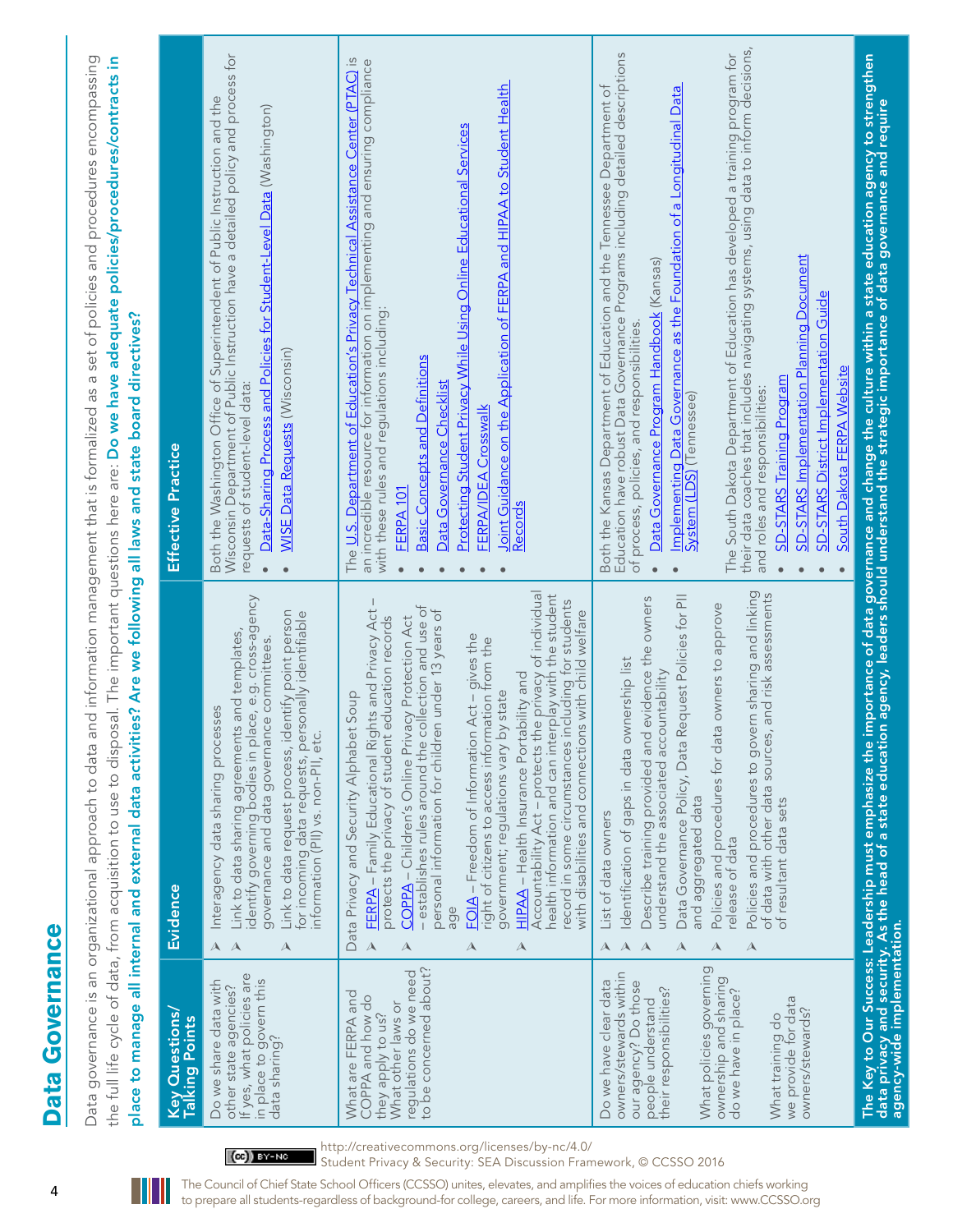|                                                                                                                                                                                                                      | transparency to our communities. The important question                                                                                                                                                                                                                                                                                                                                                                                                                                                                                                                                                                                                                                     | here is: How are we ensuring the public that the data we collect and use is accurate?<br>Accurate, timely, and quality data is essential to ensuring we have the information we need to make decisions, support our schools, and ensure                                                                                                                                                                                                                                                                                                                                                                                                                                |
|----------------------------------------------------------------------------------------------------------------------------------------------------------------------------------------------------------------------|---------------------------------------------------------------------------------------------------------------------------------------------------------------------------------------------------------------------------------------------------------------------------------------------------------------------------------------------------------------------------------------------------------------------------------------------------------------------------------------------------------------------------------------------------------------------------------------------------------------------------------------------------------------------------------------------|------------------------------------------------------------------------------------------------------------------------------------------------------------------------------------------------------------------------------------------------------------------------------------------------------------------------------------------------------------------------------------------------------------------------------------------------------------------------------------------------------------------------------------------------------------------------------------------------------------------------------------------------------------------------|
| Key Questions/<br>Talking Points                                                                                                                                                                                     | Evidence                                                                                                                                                                                                                                                                                                                                                                                                                                                                                                                                                                                                                                                                                    | Effective Practice                                                                                                                                                                                                                                                                                                                                                                                                                                                                                                                                                                                                                                                     |
| checks/routines are we<br>on school systems and<br>performing at the SEA<br>What are we doing to<br>help school systems<br>accurate and timely<br>and schools submit<br>What types of data<br>schools data?<br>data? | online courses, webinars, etc. conducted by SEA and<br>Link to data code manuals and other SEA guidance<br>Summary of districts attending and not attending.<br>Agendas of professional development, meetings,<br>Procedures for internal data checks/verifications<br>opportunities, certification of data managers,<br>Procedures for adding business rules to data<br>Communications, professional development<br>partnerships with professional organizations<br>Follow-up with districts not in attendance<br>partnering organizations<br>collections<br>$\blacktriangle$<br>$\blacktriangle$<br>$\blacktriangle$<br>$\boldsymbol{\lambda}$<br>$\boldsymbol{\lambda}$<br>$\mathcal{A}$ | The Alabama Department of Education provides annual spring and fall regional<br>training for districts on data quality, student management system changes, and<br>on data collection and reporting to ensure quality of information. Georgia also<br>The Georgia Department of Education provides ongoing training for districts<br>provides useful information back to the district through the Georgia Tunnel.<br>Alabama's Data Code Manual and Users Guide<br>New Coordinator Presentations and Webinars<br>Georgia's Path to Personalized Learning<br>Georgia's Data Conference<br>data submission timelines.<br>$\bullet$<br>$\bullet$<br>$\bullet$<br>$\bullet$ |
| for ensuring data sets<br>and confidentiality of<br>maintain the privacy<br>What is our strategy<br>individual students?                                                                                             | in Standard English,<br>on website for public transparency as well as filtering<br>Understanding of cell size strategy, terms, and why<br>Procedures for management of cell size strategy in<br>they are important by leadership<br>Documentation and description,<br>and disclosure<br>agency<br>$\mathbb{A}$<br>$\boldsymbol{\lambda}$<br>$\boldsymbol{\lambda}$                                                                                                                                                                                                                                                                                                                          | The Maryland Department of Education has a process for controlling the aggregate<br>that provides guidance for suppressing small cell sizes and maintaining privacy in<br>The National Center for Education Statistics (NCES) published a technical brief<br>Statistical Methods for Protecting PII in Aggregate Reporting<br>Maryland Statistical Process Control<br>data published to their website:<br>aggregate reports:<br>$\bullet$                                                                                                                                                                                                                              |
| we performing on data<br>calculations performed<br>checks/validations are<br>What types of cross<br>priority school list is<br>confirming that our<br>business rules and<br>by our agency i.e.<br>accurate?          | Procedures for internal data checks/verifications by<br>Routine procedures<br>data owners<br>$\mathcal{A}$<br>$\blacktriangle$                                                                                                                                                                                                                                                                                                                                                                                                                                                                                                                                                              | The New York State Education Department has developed a process for allowing<br>school districts the opportunity to verify data in the state repository.<br>Distributed Reporting Design Overview                                                                                                                                                                                                                                                                                                                                                                                                                                                                      |
|                                                                                                                                                                                                                      |                                                                                                                                                                                                                                                                                                                                                                                                                                                                                                                                                                                                                                                                                             | The Key to Our Success: We collect high-quality, meaningful, consistent data to support improvements in education across our system. As the<br>agency's leadership, you should stand behind the appropriate use of data to meet o                                                                                                                                                                                                                                                                                                                                                                                                                                      |

## **Quality Control Quality Control**



http://creativecommons.org/licenses/by-nc/4.0/  $\left[\left(\mathbf{G}\right)\right]$  BY-NC Student Privacy & Security: SEA Discussion Framework, © CCSSO 2016

<sup>5</sup> The Council of Chief State School Officers (CCSSO) unites, elevates, and amplifies the voices of education chiefs working to prepare all students-regardless of background-for college, careers, and life. For more information, visit: www.CCSSO.org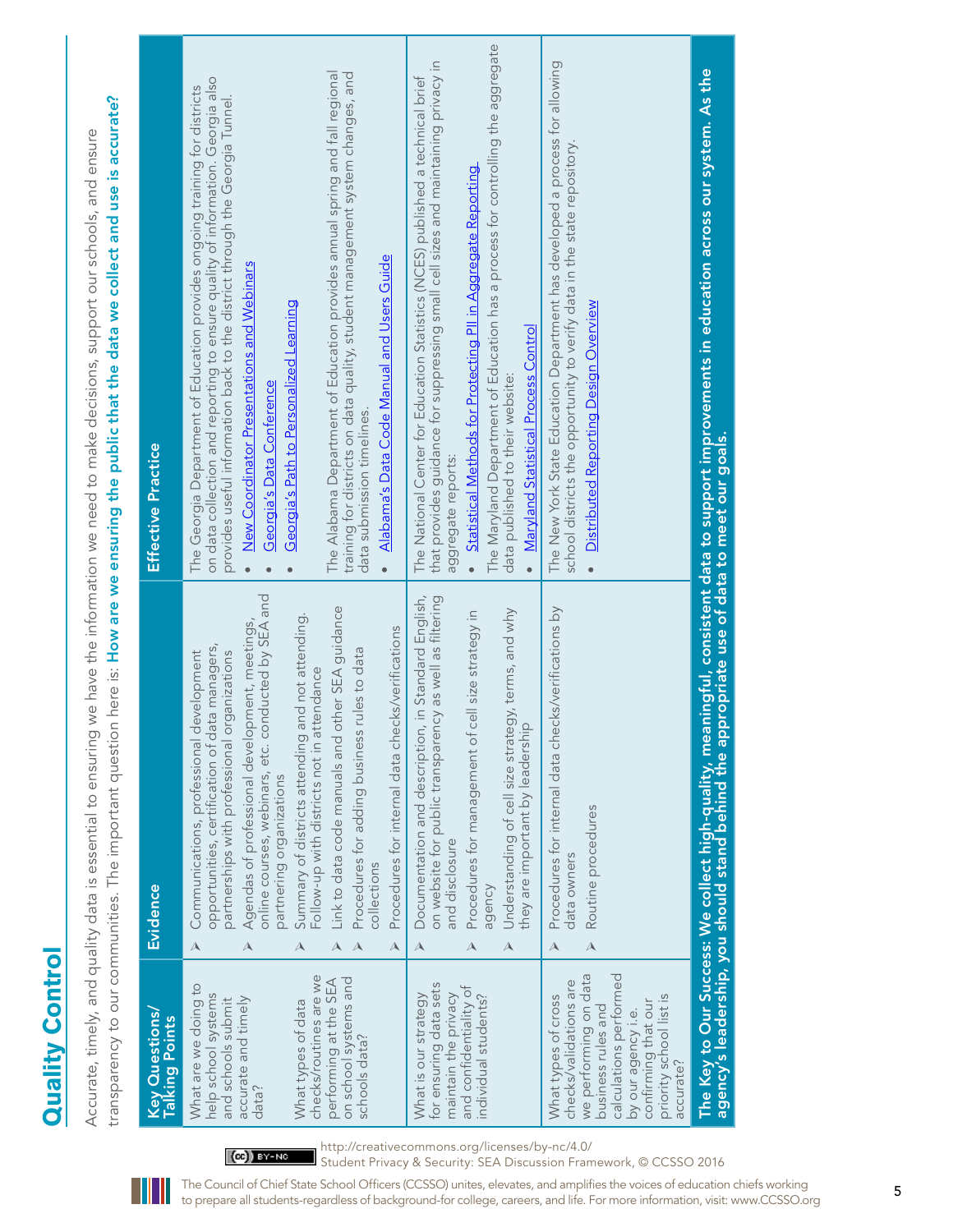| l<br>I   |  |
|----------|--|
| I<br>I   |  |
| <b>S</b> |  |
| Í<br>ı   |  |

their own educational goals, we need to provide access to data and the technology necessary to reach those goals. Data must be protected while supporting their own educational goals, we need to provide access to data and the technology necessary to reach those goals. Data must be protected while supporting decision-making at all levels. The key question here is: How do we allow access to data while still ensuring the policies and procedures are in place to decision-making at all levels. The key question here is: How do we allow access to data while still ensuring the policies and procedures are in place to Ensuring that we reach our state's education goals means that we seamlessly connect data across the P-20-Workforce pipeline. To ensure individuals meet Ensuring that we reach our state's education goals means that we seamlessly connect data across the P-20-Workforce pipeline. To ensure individuals meet protect personally identifiable data? protect personally identifiable data?

| Key Questions/<br>Talking Points                                                                                                                                                                                                                                         | Evidence                                                                                                                                                                                                                                                                                                     | <b>Effective Practice</b>                                                                                                                                                                                                                                                                                                                                                                                                                                                                                                                                                                   |
|--------------------------------------------------------------------------------------------------------------------------------------------------------------------------------------------------------------------------------------------------------------------------|--------------------------------------------------------------------------------------------------------------------------------------------------------------------------------------------------------------------------------------------------------------------------------------------------------------|---------------------------------------------------------------------------------------------------------------------------------------------------------------------------------------------------------------------------------------------------------------------------------------------------------------------------------------------------------------------------------------------------------------------------------------------------------------------------------------------------------------------------------------------------------------------------------------------|
| agreements do we have<br>in place, related to data<br>agency doing to ensure<br>sharing? What is our<br>all contracts, grants,<br>protect privacy and<br>and memorandum<br>needed clauses to<br>of understanding<br>(MOUs) have the<br>confidentiality?<br>What types of | agreements and all templates in use to create<br>Link to contracts, Interagency Data Sharing<br>Documented process for developing these<br>Agreements, Research Agreements<br>agreements<br>$\mathbb{\lambda}$<br>$\mathbb A$                                                                                | Protecting Student Privacy While Using Online Education Services: Model Terms<br>The U.S. Department of Education's Privacy Technical Assistance Center (PTAC) has<br>Policies for Users of Student Data: A Checklist<br>several resources around data sharing, including:<br>of Service<br>$\bullet$<br>$\bullet$                                                                                                                                                                                                                                                                          |
| data? What about data<br>Do we share PII with<br>vendors? If so, what<br>policies are in place<br>reporting for grant<br>to protect shared<br>purposes?                                                                                                                  | awareness by the<br>privacy/security<br>Chief of potential problematic vendors<br>Standard contract language with<br>List vendors currently sharing PII,<br>provisions<br>$\boldsymbol{\mathsf{A}}$<br>$\boldsymbol{\lambda}$                                                                                | privacy built around a dozen commitments regarding the collection, maintenance,<br>In 2014 the Future of Privacy Forum (FPF) and the Software & Information Industry<br>Association (SIIA) announced a K-12 Student Privacy Pledge to safeguard student<br>The Delaware Department of Technology and Information provides statewide<br>resources and support for data security, management and cloud computing.<br>State of Delaware Cloud and Offsite Hosting Policy<br>and use of student personal information.<br>http://studentprivacypledge.org/<br>Several resources exist including: |
| differ if request is for PII<br>requests? How do they<br>and procedures are in<br>Do we treat educator<br>data differently from<br>how? What policies<br>responding to data<br>student data? If so,<br>procedures in<br>What are our<br>or not?<br>place?                | Could be case-by-case basis, could all be treated the<br>requests, institutional review board (IRB) vs. non-IRB,<br>incoming data<br>same, either way, verify with policy<br>dentification of point person for<br>Link to data request process<br>etc.<br>$\lambda$<br>$\triangle$<br>$\boldsymbol{\lambda}$ | of Education have outlined procedures for responding to data requests for both<br>Both the Missouri Department of Education and the Pennsylvania Department<br>Procedures for Protection of Individually Identifiable Information (Missouri)<br><b>Student Data Access and Use Policy</b> (Pennsylvania)<br>student and teacher information.                                                                                                                                                                                                                                                |
|                                                                                                                                                                                                                                                                          | our goals for student learning and success. Through strong<br>while maintaining privacy and confidentiality of individuals.<br>The Key to Our Success: Appropriate access to data                                                                                                                            | serves students, parents, teachers, schools, districts, our agency and the state in meeting<br>strong leadership and solid management practice, we can support access to information                                                                                                                                                                                                                                                                                                                                                                                                        |

http://creativecommons.org/licenses/by-nc/4.0/ Student Privacy & Security: SEA Discussion Framework, © CCSSO 2016

 $(G)$  BY-NC

The Council of Chief State School Officers (CCSSO) unites, elevates, and amplifies the voices of education chiefs working to prepare all students-regardless of background-for college, careers, and life. For more information, visit: www.CCSSO.org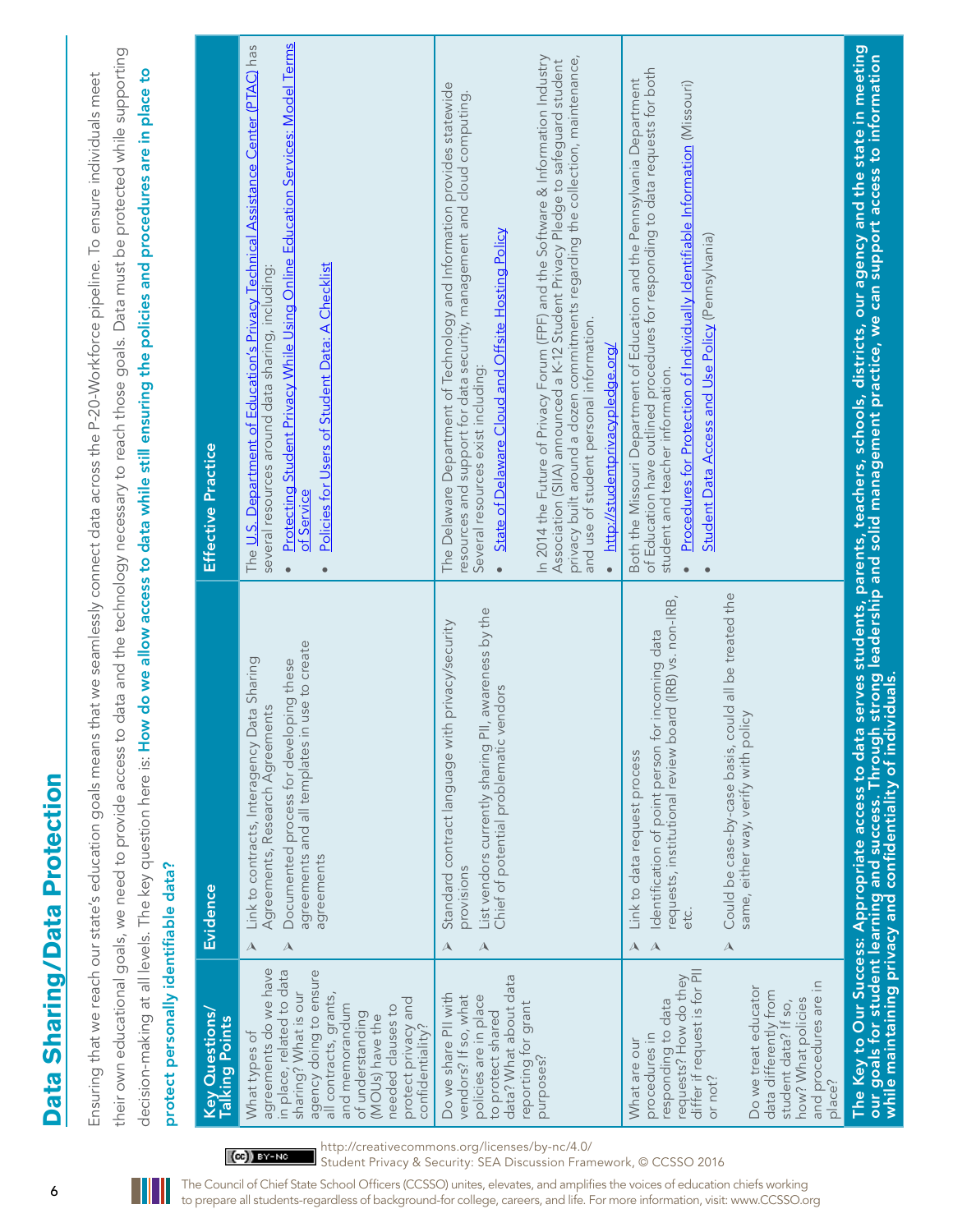# **Information Security**  Information Security

and virtual access to facilities where educational data resides. The key questions here are: How do we ensure the data we collect is as secure as possible and virtual access to facilities where educational data resides. The key questions here are: How do we ensure the data we collect is as secure as possible Information security and physical premise safeguards are an important component in an overall data management strategy. Appropriate measures must be Information security and physical premise safeguards are an important component in an overall data management strategy. Appropriate measures must be provided to ensure facility, hardware, and data security. Our premise and network security protocols and procedures are a key factor in managing physical provided to ensure facility, hardware, and data security. Our premise and network security protocols and procedures are a key factor in managing physical from potential breaches or misuse? How do we ensure the appropriate data protection is being applied at all levels? from potential breaches or misuse? How do we ensure the appropriate data protection is being applied at all levels?

|                                                                                                                                                                                                                            | Evidence                                                                                                                                                                                                                                                                                                                                                                                                                                                                                                                                                                                                                                                                                                                                                                                                                                                                                                                                               | Effective Practice                                                                                                                                                                                                                                                                                                                                                                                                                                                                    |
|----------------------------------------------------------------------------------------------------------------------------------------------------------------------------------------------------------------------------|--------------------------------------------------------------------------------------------------------------------------------------------------------------------------------------------------------------------------------------------------------------------------------------------------------------------------------------------------------------------------------------------------------------------------------------------------------------------------------------------------------------------------------------------------------------------------------------------------------------------------------------------------------------------------------------------------------------------------------------------------------------------------------------------------------------------------------------------------------------------------------------------------------------------------------------------------------|---------------------------------------------------------------------------------------------------------------------------------------------------------------------------------------------------------------------------------------------------------------------------------------------------------------------------------------------------------------------------------------------------------------------------------------------------------------------------------------|
| Key Questions/<br>Talking Points                                                                                                                                                                                           |                                                                                                                                                                                                                                                                                                                                                                                                                                                                                                                                                                                                                                                                                                                                                                                                                                                                                                                                                        |                                                                                                                                                                                                                                                                                                                                                                                                                                                                                       |
| controls that may need<br>of information security<br>immediate attention?<br>supports are in place<br>have (if any) in terms<br>to manage our data<br>intrastructure and<br>What gaps do we<br>What policies,<br>security? | Data security/IT procedure professional development<br>Review processes for data requests and release, data<br>what is needed to move forward to remedy the gap<br>filtering, anti-hacking infrastructure, security audits,<br>Identification of the major gaps already known and<br>Policies such as SEA requirement to use consistent<br>(e.g., encrypting databases at rest, need time and<br>cloud use and<br>Physical and procedural evidence of firewalls,<br>Policies on data retention, data destruction,<br>requirements, multi-level authentication<br>of data<br>additional funding to accomplish this)<br>encryption in transit and at rest,<br>Review process for web posting<br>dentity management tools<br>server hardening reports<br>sharing requirements<br>for all staff<br>$\blacktriangle$<br>$\blacktriangle$<br>$\mathcal{A}$<br>$\boldsymbol{\lambda}$<br>$\blacktriangle$<br>$\boldsymbol{\lambda}$<br>$\boldsymbol{\lambda}$ | Arkansas has articulated robust policies on all aspects of IT security and use best<br>The U.S. Department of Education's Privacy Technical Assistance Center (PTAC) has<br>Data Security: Top Threats to Data Protection<br>several resources around information security:<br><b>Identity Authentication Best Practices</b><br>practice in implementation.<br>Data Security Checklist<br><b>IT Security Policy</b><br><b>T</b> Best Practices<br>$\bullet$<br>$\bullet$<br>$\bullet$ |
| How well is this policy<br>verify destruction has<br>communicated to the<br>What is our retention<br>and data destruction<br>records? How do we<br>policy for student<br>occurred?<br>public?                              | State, SEA, and local record retention policy and<br>Training and support for LEAs on best practices<br>lata destruction<br>Link to record retention policy on SDE website<br>mapping from paper to electronic records<br>Standard contract language with c<br>provisions<br>$\mathcal{A}$<br>$\blacktriangle$<br>$\blacktriangle$<br>$\blacktriangle$                                                                                                                                                                                                                                                                                                                                                                                                                                                                                                                                                                                                 | The Wisconsin Department of Public Instruction has created an online form to certify the<br>The U.S. Department of Education's Privacy Technical Assistance Center (PTAC) has a<br>destruction of data issued under a data use agreement:<br>DPI Certificate of Data Destruction<br>Best Practice for Data Destruction<br>great resource for data destruction:<br>$\bullet$<br>$\bullet$                                                                                              |
| have correct roles and<br>staff that have access<br>to ensure all school,<br>to our applications<br>What are we doing<br>district, and state<br>permissions?                                                               | Identification of policies in place at SEA to oversee<br>has control of role<br>management along with accompanying policies<br>Identification of tools in use for state access<br>and support tool and process, etc.<br>defining how SEAs identify who<br>definition at each district<br>$\boldsymbol{\mathsf{A}}$<br>$\mathcal{A}$                                                                                                                                                                                                                                                                                                                                                                                                                                                                                                                                                                                                                    | The North Carolina Department of Public Instruction's Data Management Group sets<br>DPI Access to Information and Systems Policy<br>policy around data access and roles.<br>Data Management Policies<br>Data Access Roles<br>$\bullet$                                                                                                                                                                                                                                                |
| security at all levels.                                                                                                                                                                                                    | The Key to Our Success: Mitigating a breach is more                                                                                                                                                                                                                                                                                                                                                                                                                                                                                                                                                                                                                                                                                                                                                                                                                                                                                                    | than just a technical exercise; leadership is essential in supporting and managing data                                                                                                                                                                                                                                                                                                                                                                                               |

http://creativecommons.org/licenses/by-nc/4.0/ Student Privacy & Security: SEA Discussion Framework, © CCSSO 2016

 $\left[\left(\mathrm{ce}\right)\right]$  BY-NC

<sup>7</sup> The Council of Chief State School Officers (CCSSO) unites, elevates, and amplifies the voices of education chiefs working

to prepare all students-regardless of background-for college, careers, and life. For more information, visit: www.CCSSO.org